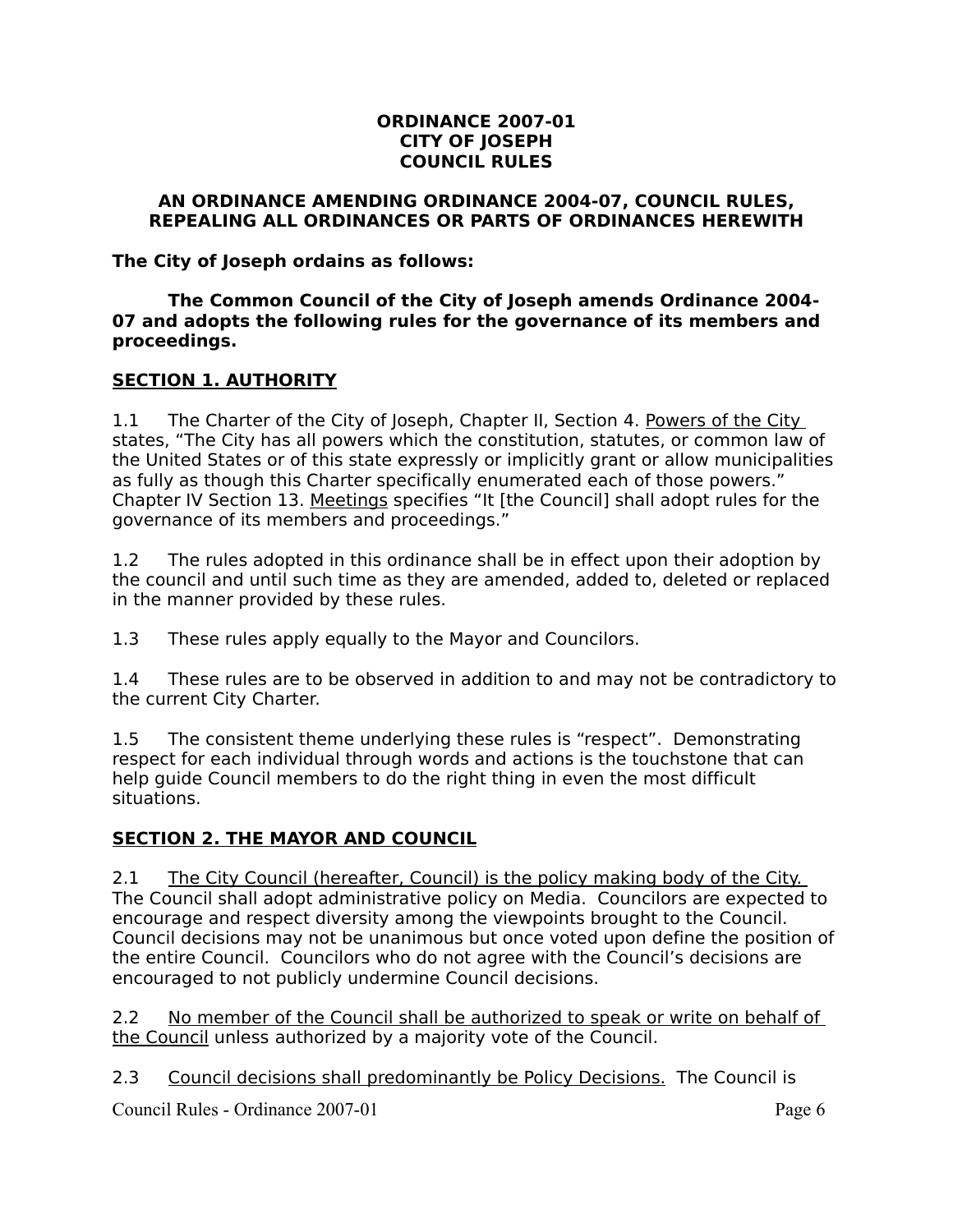encouraged to have a collective philosophy, embody beliefs, values, commitments, and vision.

2.4 Presiding Officer.The Mayor shall be the presiding officer and conduct all meetings, preserve order, enforce the Rules and determine the order and length of discussion on any matter before the Council, subject to these rules. The Mayor Pro Tem shall preside in the absence of the Mayor. The Presiding Officer shall not be deprived of any of the rights and privileges of a Councilor. In case of the absence of the Mayor and the Mayor Pro Tem, the City Recorder shall call the meeting to order and the Council shall elect a chairperson for the meeting by majority vote.

2.5 Councilors shall diligently prepare for meetings and shall be ready to vote on the Consent Agenda during meetings. Meetings flow more smoothly and take less time when all Councilors are well informed on issues including law, policy and general information. Councilors will read all information prepared by City Staff prior to meeting time.

2.6 Council members have the right to endorse candidates for all Council seats or other elected offices. It is inappropriate for Council members to mention endorsements during council meetings or other official City meetings.

### **SECTION 3. COUNCIL MEETINGS**

3.1 Regular meetings of the Council will be held the first Thursday of each month beginning at 7:00 p.m. at the Joseph City Hall or the Joseph Community Center.

3.2 Times, dates, and locations of regular Council meetings may be adjusted because of changing circumstances, to facilitate work sessions or in order to have a quorum of Councilors at the meeting. Temporary changes to times, dates, and locations of regular Council meetings may be made by the Mayor or three Council members. Permanent changes require the common consent of a quorum of all members of the Council. Regular meeting notice requirements must be followed and the meeting must be held within the city limits.

3.3 Special meetings of the Council may be called at any time on the request of three members of the Council, by the Mayor, or by the Mayor Pro Tem in the Mayor's absence, by giving notice of the meeting to the Council members, news media which have requested notice and the public at least 24 hours in advance in a manner and for such time as the exigencies of the case may permit, but with a view to obtaining the largest possible attendance of Council members.

3.4 Additional or Alternate meetings. Although the Council may choose other days on which to hold its meetings, the third Thursday of the month shall be the preferred alternate meeting time.

3.5 Emergency meetings of the Council are special meetings which can be called when no more than 24 hours notice can be given. The minutes of the meeting need to state the nature of the emergency. Emergency meetings may be held by consent of a majority of Councilors. An attempt must be made to notify the public or the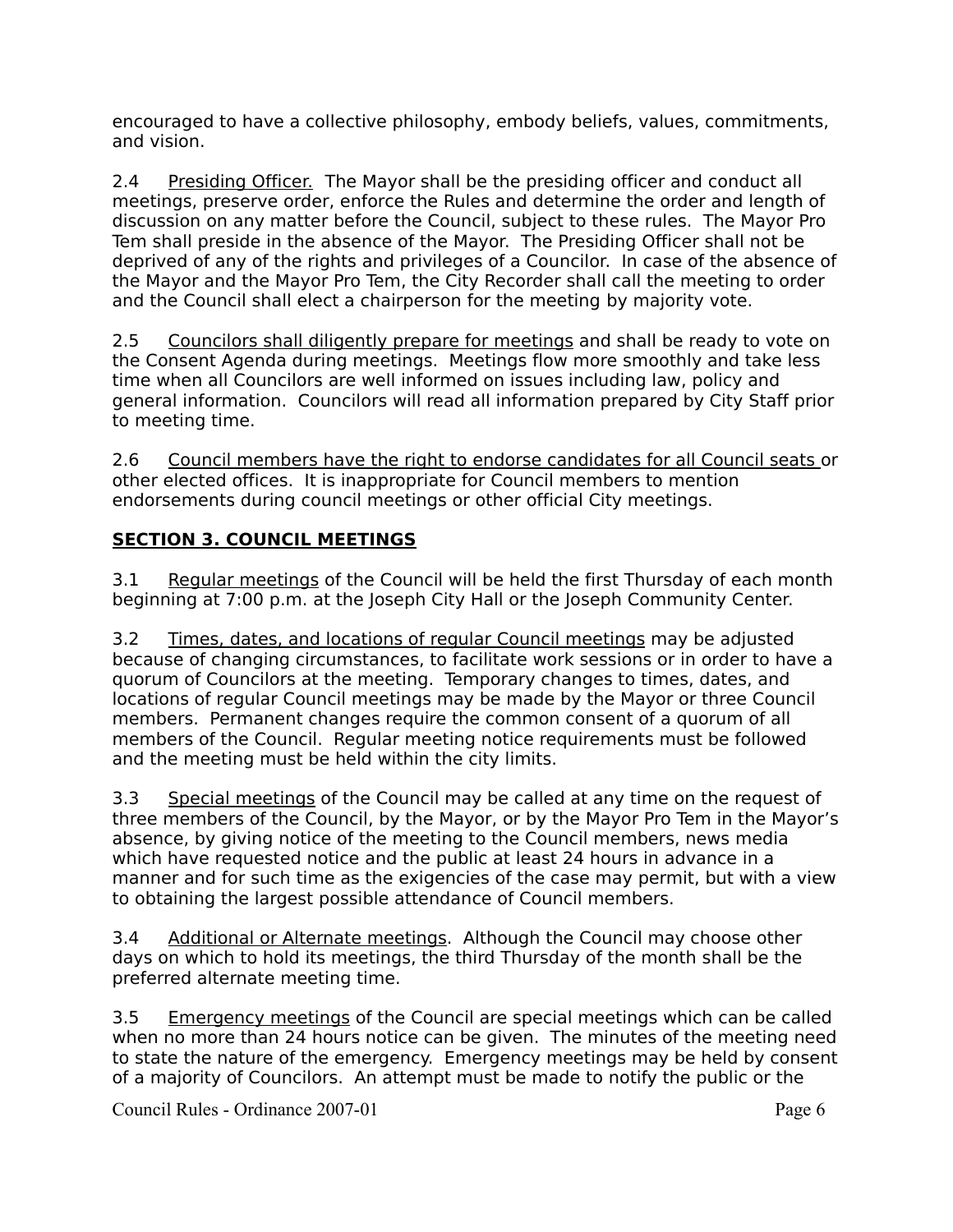press of the need for any emergency meeting.

3.6 Workshop or Training meetings of the Council may be held at the convenience of the Council at a time when as many Council members as possible can attend. These meetings may be held for Council goal setting, new Councilor training, or longer workshops for planning programs or projects. Goal setting retreats may be held out of town so long as no decision making or discussion toward decisions occurs. Any goals arrived at by any process should be confirmed in public at a regular Council meeting. The Council may decide the public is welcome at any of these meetings and they may be held without opportunity for public input.

3.7 Executive sessions may be held by the Council pursuant to ORS 192.640, 650, 660 and 670. Only those staff members required to attend will be present. Normally the City Recorder is required to attend.

3.8 Public meetings of the Council will be held in accordance with ORS 192.610- 710. All regular and special meetings will be open to the public and provide an opportunity for public input.

3.9 Public Hearings. Public hearings shall be held i) to gather public input; or ii) in anticipation of legislation; or iii) sitting in a quasi-judicial capacity. Public hearings shall be preceded by the notice required by law and shall be conducted in compliance with all applicable law.

3.10 Pre-meeting Conferences. Except for quasi-judicial hearings, a pre-meeting conference with the issues' chief proponents, City staff members and opponents may be useful. Questions of fact may be resolved at such conferences and time may be saved at the hearing. To preserve the impartiality required for quasi-judicial hearings and to avoid violation of the open meeting law, pre-meeting conferences should be conducted by City Staff members rather than Councilors.

3.11 Attendance. Councilors shall inform the Mayor or City Recorder as soon as practical if unable to attend any Council meeting. The Mayor will inform the Mayor Pro Tem if unable to attend any council meeting.

3.12 Seating. Seating in the Council Chambers of the Joseph City Hall is limited to a small number of citizens in attendance. When the Council or Staff anticipates a large number of citizens in attendance for a particular meeting, the meeting place shall be moved to the Joseph Community Center or another facility if the Community Center is unavailable.

# **SECTION 4. AGENDA AND ORDER OF BUSINESS.**

4.1 An agenda for each regular Council meeting shall be prepared by the City Recorder. The Mayor or the City Council may direct that specific items be included on the agenda. The City Staff shall be given enough time to do necessary research or prepare necessary reports to address the agenda items. Agendas and informational material shall be distributed to the Council at least 4 business days prior to each regular meeting.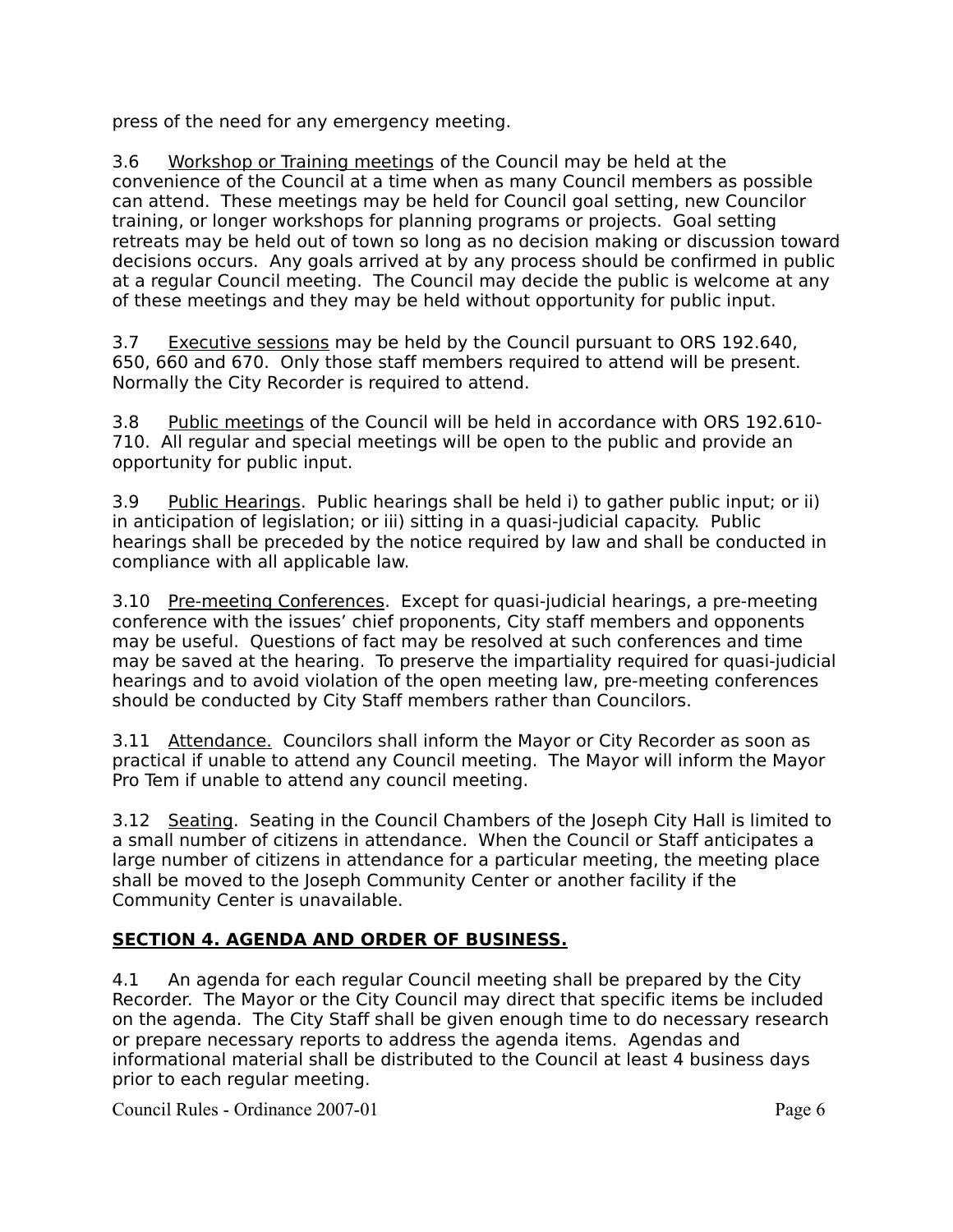4.2 Order of Business: The normal order of business for a regular Council meeting shall be as follows:

- 1. Call to Order
- 2. Police Report
- 3. Fire Chief Report
- 4. Committee Reports
- 5. Public Comments
- 6. Public Hearings
- 7. New Business
- 8. Old Business and Follow Ups
- 9. Presentations
- 10. Ordinances, First Reading
- 11. Ordinances, Second Reading and passage
- 12. Consent Agenda, includes Minutes, Liquor Licenses, Bid Awards,

Resolutions

- 13. City Staff Items
- 14. Councilors' Items<br>15. Mavor's Items
- Mayor's Items
- 16. Correspondence
- 17. Public Comment
- 18. Bills Reviewed and Approved
- 19. Executive Session<br>20. Action as the resul
- Action as the result of Executive Session (if required)
- 21. Motion for Adjournment

4.3 The Mayor may consider agenda items out of order as he/she deems necessary to facilitate the efficient management of the agenda and the needs or convenience of those in attendance.

4.4 Except in emergency, proposals or requests to the Council to change, suspend, or amend City Policy must be submitted in writing with accompanying support documentation to the City Recorder at least seven (7) business days prior to the Council meeting.

#### **SECTION 5. PROCEDURE FOR COUNCIL MEETINGS.**

5.1 Rules of Order. Unless otherwise provided by law or by these rules, the procedure for Council meeting shall be governed by Robert's Rules of Order (Current Edition). The Mayor, or Presiding Officer, shall maintain order, allow full discussion of all items on the agenda and get through all agenda items in the allotted meeting time.

5.2 The Mayor shall remain impartial during all debate, but may express his/her views, and should have the respect of all meeting participants. As per the City Charter, Chapter IV, Section 17. Mayor's Function at Council Meetings, "The Mayor shall be chairman of the Council and preside over its deliberations. He/she will cast a vote but he/she shall have authority to preserve order, enforce the rules of the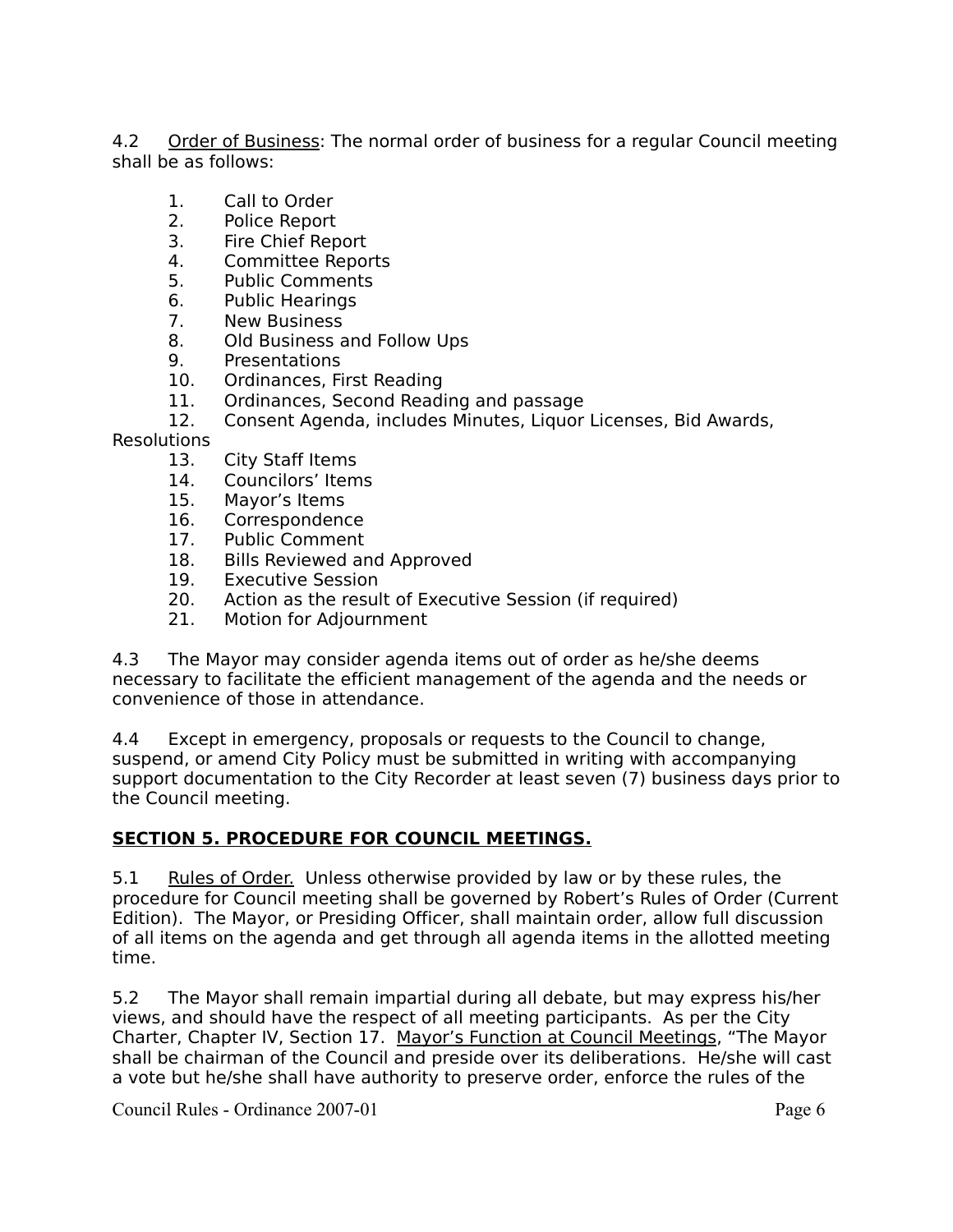Council, and determine the order of business under the Rules of the Council."

5.3 Call to Order. Includes welcoming public members, a brief explanation of general conduct and courtesy, meeting procedure, and a reminder that, except for staff, we are all volunteers. If possible, a copy of the meeting agenda will be provided for all in attendance at the meeting.

5.4 Recognition. Every Councilor desiring to speak shall first address the Presiding Officer, and await recognition to obtain the floor. No persons other than members of the Council and the person having the floor shall enter into any discussion, either directly or through a member of the Council, without the permission of the Presiding Officer.

5.5 Main Motion. The basis of discussion at a meeting is a motion. A motion is announced or put forward by a Councilor for the purpose of focusing the discussion. Each motion requires a "Second" before debate. No motion shall be debated until it has been seconded and announced clearly by the Presiding Officer.

5.6 Discussion. When a motion is "put on the floor" for discussion by the Council, that discussion must focus on the substance of the current motion. All other discussion is out of order and not allowed. Another motion cannot be introduced while there is a motion on the floor.

5.7 Order. Councilors shall be acknowledged by the Presiding Officer in order. Once a motion has been introduced and seconded, it is the Presiding Officer's responsibility to manage the discussion in an orderly manner. The Councilor who seconds the motion is always given an opportunity to speak after the Councilor who made the motion. In order to make sure that all participants who wish to speak are heard, the Presiding Officer will allow speakers who have not yet spoken to speak ahead of those who have already spoken.

5.8 Amending a motion. A Councilor who has the floor can move to amend the main motion currently being debated. An amendment is another motion that is used to change, by adding, subtracting or completely changing the main motion under discussion. When the amendment has been moved and seconded, all subsequent discussion must be on the substance of the current motion as amended. An amended motion can be amended once. An amendment can be passed by a simple majority vote of the Council. If an amendment is passed, defeated or withdrawn, the discussion goes back to the main motion on the floor with comments based on whether the amendment passed or not.

5.9 Calling the Question. If a Councilor thinks that additional debate will be unproductive, he/she may "call for the question" which can end the debate. If no other Councilor objects, the meeting proceeds to the motion. If there is an objection, the Councilors vote on whether to end the debate. A 2/3rds majority vote is required to pass the motion and no debate is allowed. If the "call for the question" motion is passed, a vote on the main motion is taken with no additional debate.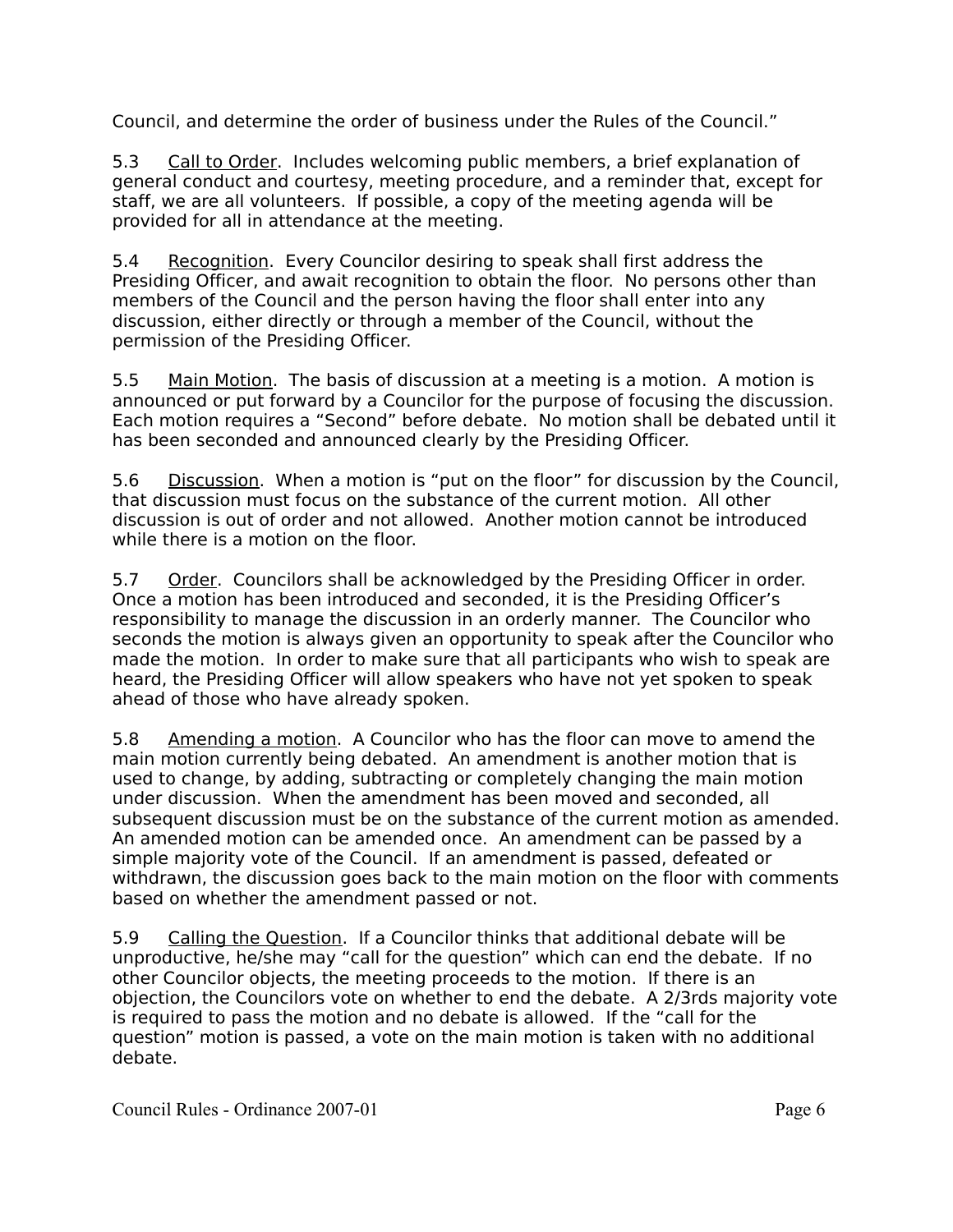5.10 *Voting.* Prior to a vote, the Presiding Officer shall restate the motion or have the maker of the motion restate it to assure clarity of the issue. Except as otherwise provided by these rules or applicable law, when a quorum is present, a majority of the Council present in person or by speaker phone and voting shall decide a motion. Each Councilor's vote shall be recorded individually. A Councilor who is present but abstains from voting is still counted in the quorum. A Councilor must be present in person or by speaker phone to vote.

5.11 Abstentions. Councilors should abstain from voting only when they have a conflict of interest or are not well informed on the issue that is being voted upon.

5.12 Tie Votes. A motion fails in the event of a tie vote.

5.13 Point of Order. If a Councilor believes that the meeting is progressing outside the rules of order, he/she can raise a "point of order." In such case, he/she states what rule or order has been violated or not enforced by the Presiding Officer. A point of order can be used to interrupt a speaker. The Presiding Officer has the responsibility of determining if the point is valid or not. A point of order cannot be used to comment on a motion out of turn.

5.14 Point of Privilege. A point of privilege can be used to interrupt a speaker. Any meeting participant who feels that his/her rights have been infringed upon or violated may bring this point by simply stating their problem. Privilege involves the comfort or accessibility of the meeting participant and can include such things as can't hear, too noisy, unclear copies, etc., or more personal actions such as misquotes, misinterpretations or insults. The Presiding Officer has the responsibility of determining if the point is valid.

5.15 Challenge the Chair. If a meeting participant feels that his/her point of order or point of privilege was ruled on unfairly by the Presiding Officer, a challenge can be made to the chair. The Presiding Officer will then ask for a motion to uphold the chair's decision and a vote is taken. The vote by the Council shall decide whether the Presiding Officer's action on the point was valid or not.

5.16 Point of Information. A point of information is a question raised by a Councilor while another has the floor. The Presiding Officer asks the speaker if he/she wants to entertain the question when asked. The speaker can refuse. A point of information is only a question and cannot be used to speak out of turn or harass a speaker or disrupt the flow of the meeting.

5.17 Table. Normal discussion or debate at a meeting may end in one of several ways. If a Councilor feels that the decision and vote on a motion needs to be delayed for any legitimate reason, that person can move to "table" the motion. A Councilor must be recognized by the Presiding Officer in order to table a motion and cannot request this action at the end of a speech. Generally, a specific time limit is mentioned when tabling the motion so as not to leave the motion dangling. A motion to table requires a simple majority vote of councilors present in person or by speaker phone. The discussion allowed after a motion to table is solely about the length of time the motion is to be tabled.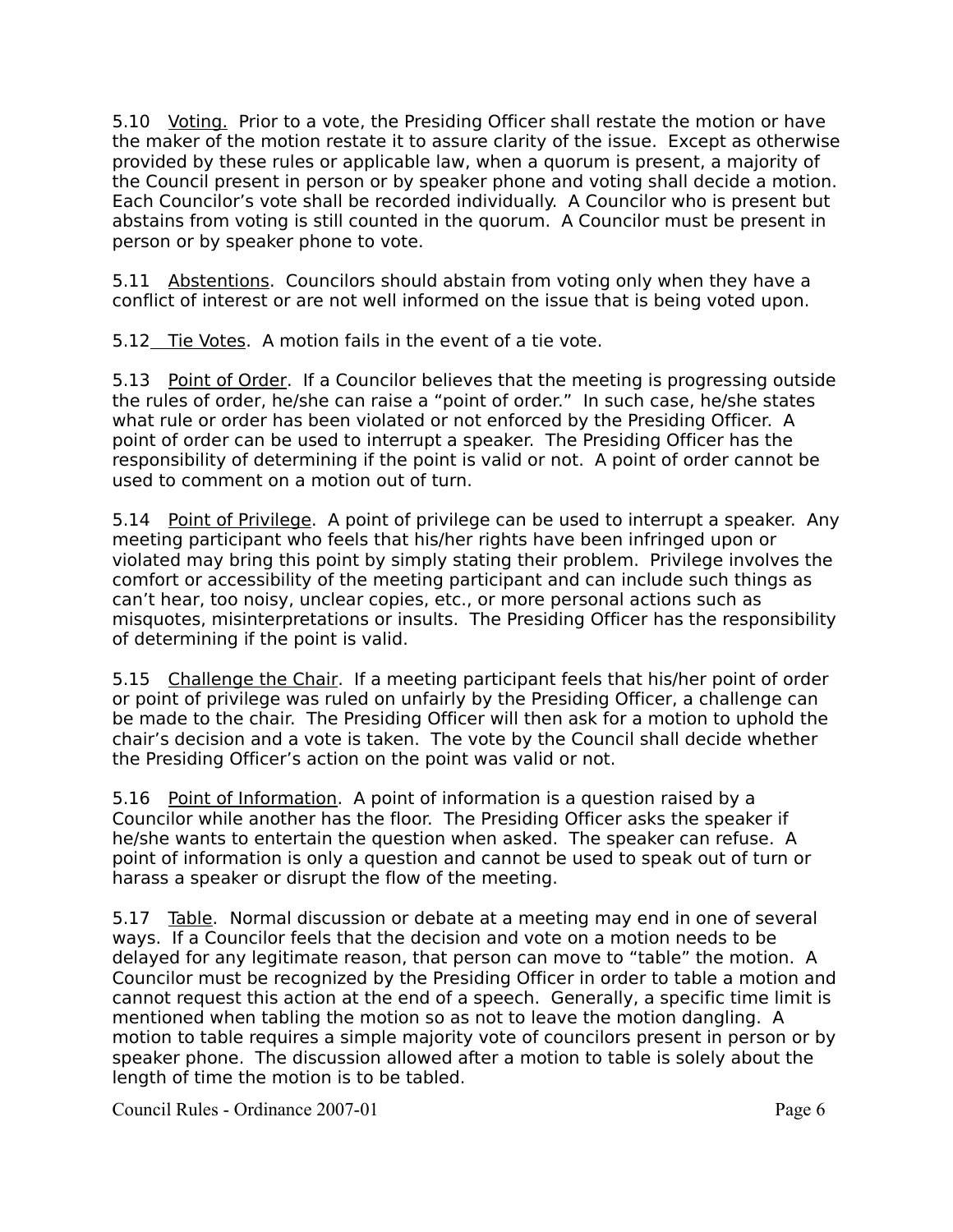5.18 Rescind. A Councilor may make a motion to rescind only if the motion it refers to was passed at another meeting or on another day. This motion requires a 2/3rds majority of the councilors present in person or by speaker phone to pass.

5.19 Reconsider. A Councilor can make a motion to reconsider if the motion under reconsideration was passed at that same meeting. The motion can only be made by a Councilor who voted with the prevailing majority on the earlier vote on the motion. A 2/3rds majority of the councilors present in person or by speaker phone is required.

5.20 Suspension of the Rules. Any motion for temporary suspension of the rules of order (usually used so that meeting participants can do something in violation of the rules) must have a majority vote of the councilors present in person or by speaker phone to succeed. There is no debate allowed. This motion cannot be amended and cannot be reconsidered at the same meeting.

5.21 Adjourn. A motion to adjourn takes precedence over all other motions, except a motion to fix the time to adjourn. This motion cannot be debated or amended, nor can a vote to adjourn be reconsidered. A motion to adjourn cannot be made when a speaker has the floor, or when a vote is being conducted. A meeting cannot be adjourned without a motion by a Councilor, a second, and a majority vote of the Councilors present in person or by speaker phone.

5.22 Public Comment. Members of the public desiring to address the Mayor and Council shall first sign in with their signature, printed name, address, and phone number before being recognized by the Presiding Officer. They must then state their name and address for the record. Unless otherwise designated by the Presiding Officer, each person shall have up to three minutes to present his or her comments. Groups with like comments should choose a spokesperson that will present their joint remarks.

5.23 City Councilors normally should not directly respond to a public comment during the public open comment period. Councilor comments should be held until the Councilor comment period later in the meeting or referred to the City staff or a response at a subsequent time.

5.24 The Council addresses policy and goals while the City Staff addresses customers of City services. Councilors should refer people with questions or complaints about City services to the City staff, explaining that if they are not satisfied with the results of the staff's response, they should ask to be put on the next council meeting agenda or present their issue during the public comment portion at the next council meeting or address a letter to the City Council.

5.25 Anonymous Communications. Anonymous and unsigned communications shall not be introduced in Council meetings.

5.26 Public comment during public hearings. Remarks shall be limited to the question then under discussion. All remarks and questions shall be addressed to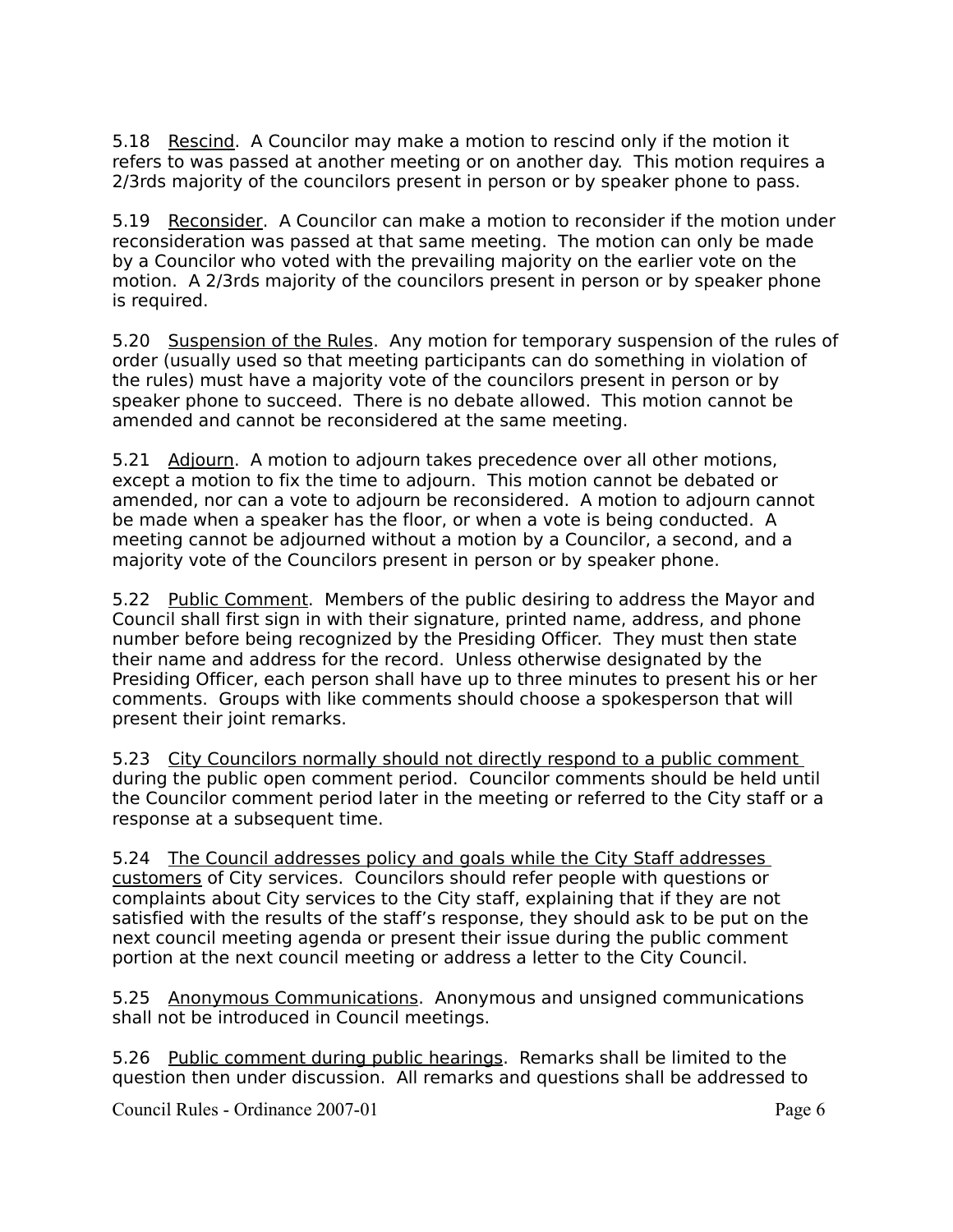the Council as a whole and not to any individual Councilor. Any remarks and questions regarding personnel or administration of the City shall be referred to the appropriate City staff by the Presiding Officer. The Presiding Officer may redirect other questions to a Councilor as appropriate.

5.27 Questions of City Staff by City Councilors. Every Councilor may address questions directly to the City staff, who may either answer the inquiry or designate another staff member to do so. Councilors are encouraged to present their questions to the City staff prior to the meeting when possible.

### **SECTION 6. DECORUM AND ORDER.**

6.1 Definition of Decorum according to Webster's Seventh New Collegiate Dictionary; "decorum, 2. Propriety and good taste in conduct or appearance, synonyms: DECENCY, PROPRIETY, DIGNITY, ETIQUETTE: DECORUM suggests conduct according with good taste, often formally prescribed; DECENCY implies behavior according with normal self-respect or profession or condition in life; PROPRIETY suggests an artificial standard of what is correct in conduct or speech; DIGNITY implies reserve or restraint in conduct prompted less by obedience to a code than by a sense of personal integrity or of social importance; ETIQUETTE is the usual term for the detailed rules governing manners and conduct and for the observance of these rules."

6.2 The Presiding Officer (chair) shall preserve decorum and decide all points of order, subject to appeal to the Council.

6.3 The Councilors shall help the Presiding Officer preserve decorum during Council meetings and shall not, by conversation or other action, delay or interrupt the proceedings or refuse to follow the authorized directions of the Presiding Officer or these Council Rules.

Councilors are encouraged to avoid the use of facial expressions which may convey "smirking", disbelief, anger or boredom while others are speaking.

Councilors shall, when addressing City Staff, the Council, or members of the public, confine themselves to the questions or issues then under discussion, shall not engage in personal attack, shall not impugn the motives of any speaker, and shall at all times, while in session or otherwise, conduct themselves in a manner appropriate to the dignity of their office.

It is never appropriate for Council members to engage in hostile crossexamination, belligerently challenge or belittle a speaker or make personal attacks or bigoted remarks of any kind, under any circumstance. Council members should be aware that their body language and tone of voice, as well as the words they use, can appear to be intimidating or aggressive.

Councilors shall dress with dignity and avoid clothing with written messages, especially those which suggest the Councilor is not impartial on an issue which is or is likely to come before th Council or which can reasonably be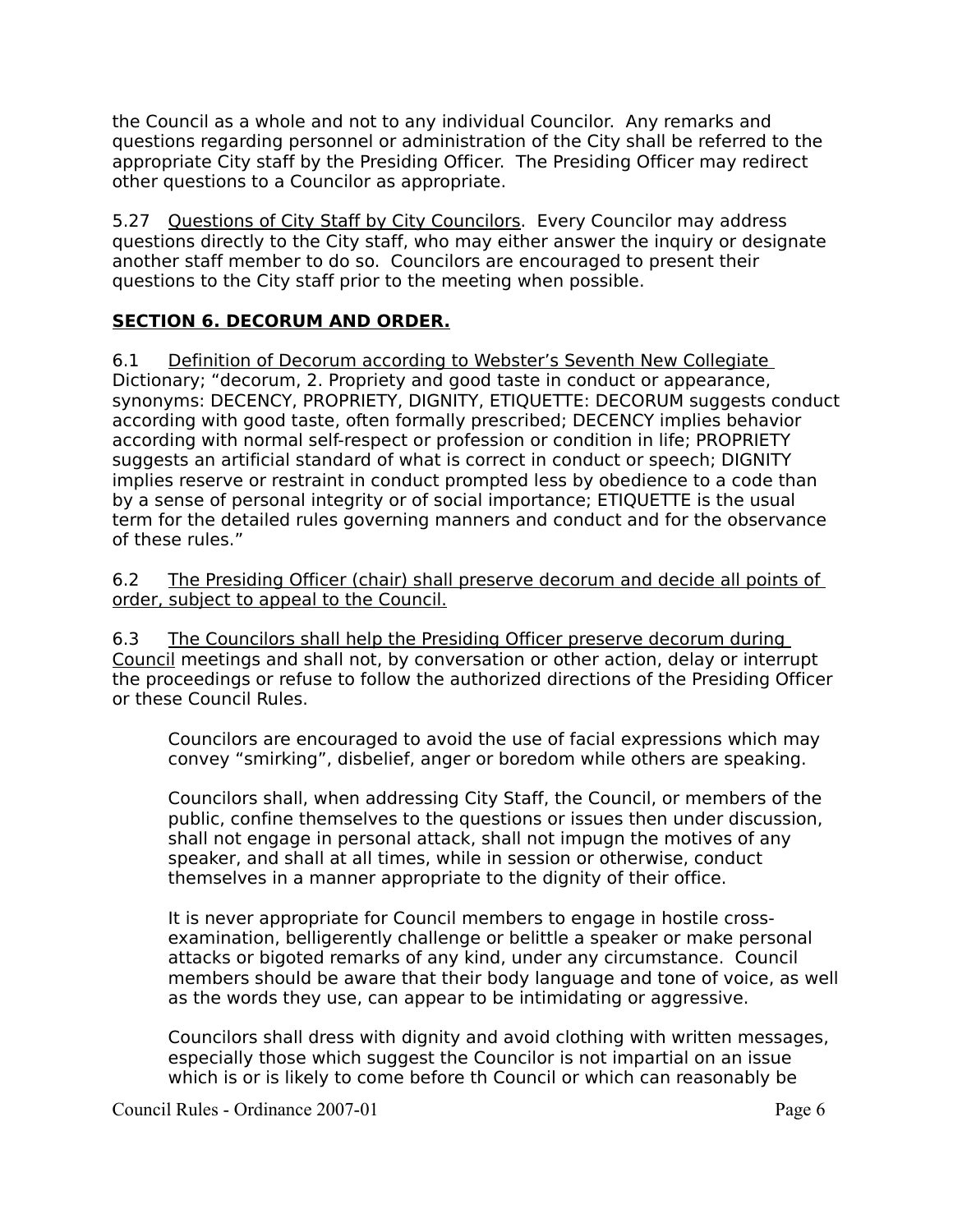considered an effort to intimidate the Council and/or members of the public.

6.4 Members of the City Staff and all other persons attending Council meetings shall observe the same rules of procedure, decorum and good conduct applicable to the members of the Council.

6.5 Any person who makes personal, impertinent, or irrelevant remarks or who becomes boisterous while addressing the Council or attending a Council meeting or who interferes with the conduct of the meeting in violation of these rules, may be removed from the room, after fair warning, if the Presiding Officer so directs. In case the Presiding Officer should fail to act, any member of the Council may obtain the floor and move to require enforcement of this rule; upon affirmative vote of the majority of the Council present, the person or persons shall be removed as if the Presiding Officer so directed. Stamping of the feet, whistles, yells and cursing are similarly not permitted.

Such person or persons may be barred from further in person audience before the Council and, in aggravated cases, an appropriate complaint shall be issued by the Presiding Officer to prosecute this person or persons.

6.6 If a meeting is disrupted by members of the audience, or the Council, the Presiding Officer may order that the Council Chamber be cleared and a recess called until order is restored.

6.7 Peace Officer. It shall be the policy of the City to have such an officer present at all regular and special meetings. The officer shall carry out all authorized orders and instructions given by the Presiding Officer for the purposes of maintaining order and decorum at the Council meetings. If the officer determines that the actions of any person who violates the order and decorum of the meeting constitutes a violation of any provision of any law, the officer may cite such person, or place such person under arrest and cause such person to be prosecuted under the provisions of the applicable law, or take other appropriate action as outlined in the **Wallowa County Official Police Manual.**

Before the officer is directed to remove any person from a Council meeting for inappropriate behavior as described in these rules, that person shall be given a warning by the Presiding Officer to cease his or her conduct.

#### **SECTION 7. CENSURE, SUSPENSION AND DISMISSAL**

7.1 The Council has the inherent right to make and enforce its own rules and to ensure compliance with those laws generally applicable to public bodies. Councilors who repeatedly do not follow these rules may be reprimanded or formally censured by the Council and/or by suspended or terminated from their positions on city boards, committees, commissions and task forces. Serious infractions may also lead to other sanctions as deemed appropriate by the Council and authorized by law.

7.2 To exercises such inherent right, the Council has the right to investigate the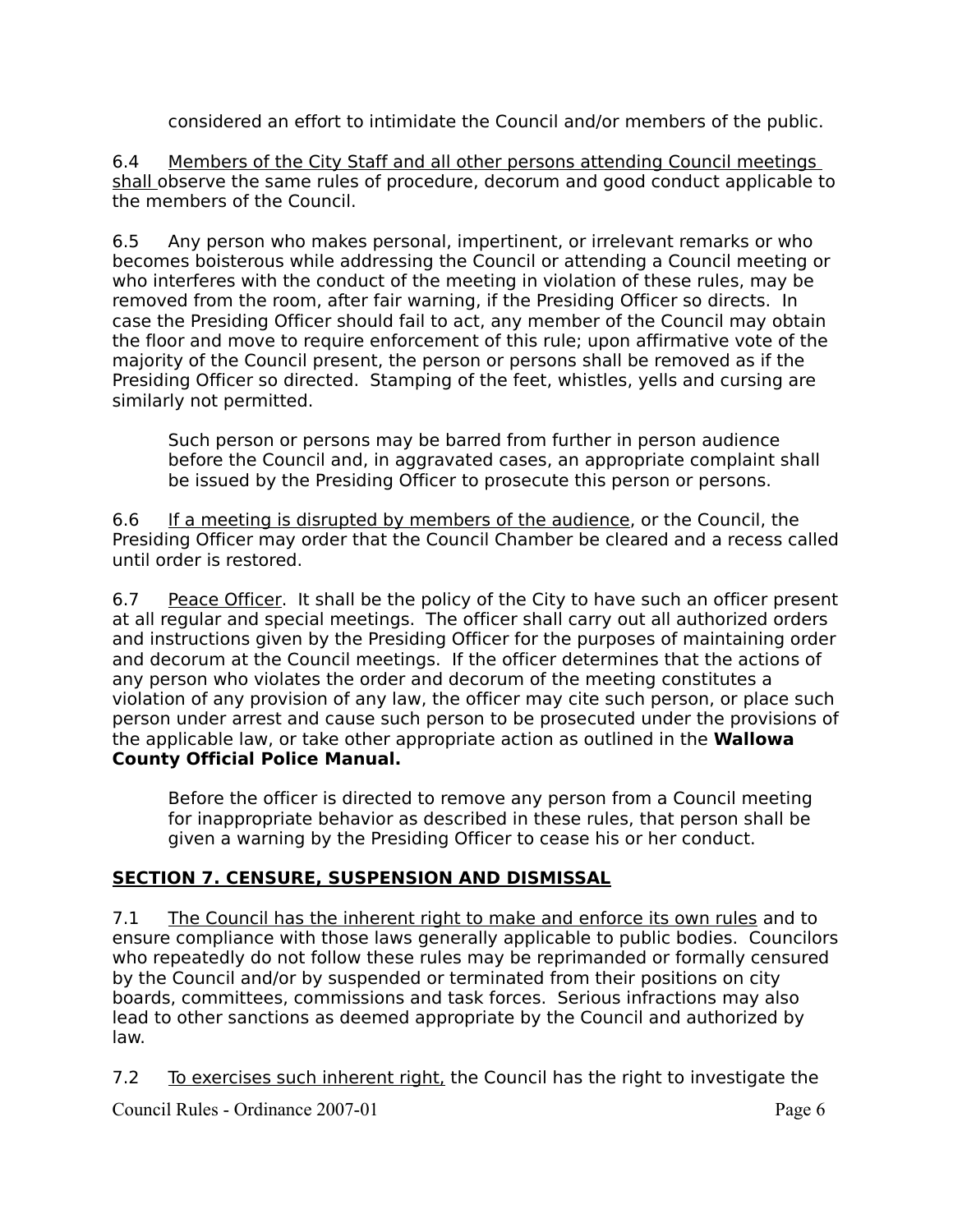actions of any Councilor. Such investigation shall be referred to the Council as a whole in executive session to discuss any evidence or finding that reasonable grounds exist that a substantial violation or repeated violation has occurred. Under O.R.S. 192.660(2)(b), individual has the right to request an open meeting.

7.3 No individual Councilor shall have the right to make public any information obtained through such investigation, unless individual has requested it to be an open meeting.

7.4 If the offenses continue, then the matter should be brought to the attention of the Mayor in private. If the Mayor is the individual whose actions are being challenged, then the matter should be referred to the Mayor Pro Tem.

7.5 It is the responsibility of the Mayor or Mayor Pro-Tem to initiate action if a Councilor's behavior may warrant sanction. If no action is taken by the Mayor, the alleged violation(s) can be brought up with the full Council in a public meeting.

7.6 Any Councilor has the right to interrupt a speaker and raise a "point of order" during a meeting if he/she believes that a Council rule is being violated. When raising a "point of order", the Councilor states what rule or order has been violated or not enforced by the Presiding Officer. The Presiding Officer has the responsibility of determining if the point is valid or not.

# **SECTION 8. CODE OF ETHICS**

8.1 Councilors are encouraged to conduct themselves so as to bring credit upon the City as a whole, and to set an example of good ethical conduct for all citizens of the community. Councilors shall review and be bound by the requirements of the State Ethics Law dealing with use of public office for private financial gain. Councilors should constantly bear in mind these responsibilities to the entire electorate, and refrain from actions benefitting any individual or special interest group at the expense of the City as a whole. Councilors should likewise do everything in their power to insure impartial application of the law to all citizens, and equal treatment of each citizen before the law, without regard to race, national origin, sex, age, social station or economic position.

8.2 If the Mayor or a Councilor represents the City before another public body, governmental agency, community organization or with the media, the Mayor or Councilor should always present the majority position of the Council. Personal opinions and comments may be expressed only if it includes clarification that these statements do not represent the position of the City Council.

8.3 A Councilor must have another Councilor's concurrence before representing that Councilor's view or position with the media, if it is different from the majority.

8.4 Councilors are encouraged to visit with other Council Members outside of meetings, so long as they observe the Oregon Open Meeting Law.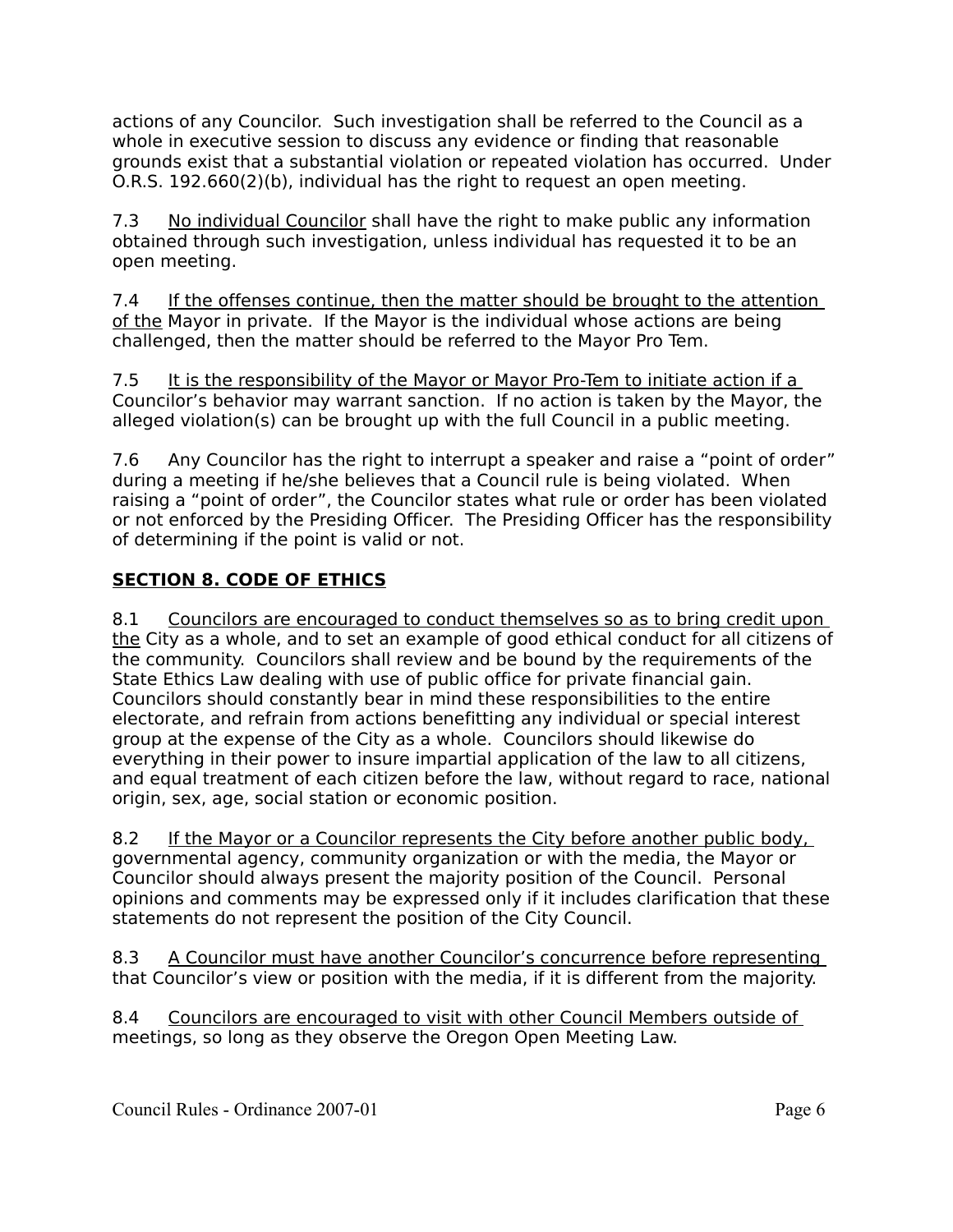# **SECTION 9. COUNCIL RELATIONS WITH CITY STAFF**

9.1 There will be mutual respect from both staff and Councilors of their respective roles and responsibilities when and if expressing criticism in a public meeting.

9.2 No individual Councilor or City Council Committee have Authority over the City Staff or Employees.

9.3 The Council sets City policies and goals, the City staff implements and administers the policies and goals. City staff is controlled by Executive Limitations, Reasonable Interpretation, and Monitoring.

9.4 The Councilors may seek information from Staff members regarding the operation of their department, but will not attempt to change or interfere with the operation or practice of any City department or personnel except by directing their concerns about policy to the Council at large.

9.5 During a City Council meeting, all requests for information shall be directed to the Presiding Officer who may then redirect the request to the appropriate Staff. At other times, if the request for information would entail an effort that would require time to be spent in researching and/or preparing a response, the request shall be made directly to the Council at the next scheduled meeting.

9.6 Councilors shall not attend meetings with City Staff unless requested by Staff or the Council.

9.7 Legal Advice. Requests to the City attorney for advice shall not be made by a Councilor except with the concurrence of the majority of the Council present in person or by speaker phone. The City shall not accept financial responsibility for any legal requests to the City Attorney made by private citizens. Before requesting research or other action by the City Attorney, the Council is encouraged to consider consulting with the City Recorder to ascertain whether the request of action can be accomplished more cost-effectively by alternate means. Outside a Council meeting, a Councilor should make requests of the City Attorney through the City Recorder. The rare exceptions to this are issues related to the performance of the City Staff and unique and sensitive personal, yet City business-related requests. The City attorney shall in either case provide any written response to the full Council and City Recorder.

9.8 List of Items to be Done. The City Recorder shall keep a written running list of all actions to be done as determined by the Council during Council meetings. The list shall include "What is to be done, by whom, by when, what has been done and when" and be available at all times during and between meetings.

# **SECTION 10. COMMITTEES**

10.1 As per the City Charter, Chapter V, Section 20. "The Mayor shall appoint the committees provided by the rules of the council." In the absence of the Mayor, the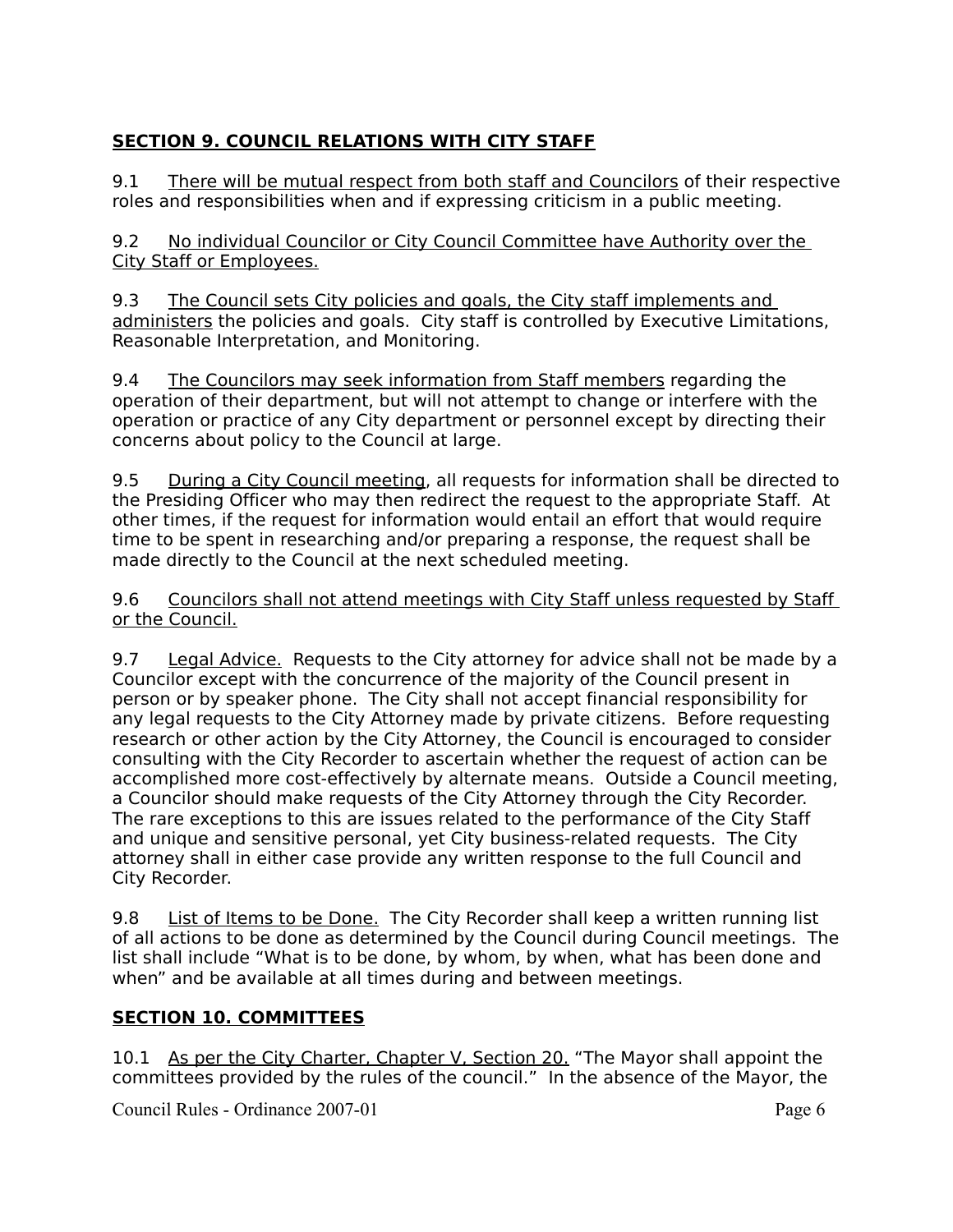Mayor Pro Tem or appointed Chair may appoint committees provided by the Council Rules.

10.2 Qualifications. All appointees to City board, commissions or committees shall be registered electors, and shall have resided in the City of Joseph for a period of at least one year. Task force members may be appointed from inside and outside the city limits but should be involved in the city in some way, such as with a business located within the city.

10.3 The Mayor may, for cause, remove a member from any City board, committee, commission or task force prior to the expiration of the term of office. Reasons for removal may include, but are not limited to: missing three consecutive regular meetings, disruptive or inappropriate behavior prior to, during, or after meetings which prohibit the advisory body from completing its business in a timely manner, or not acting in the best interest of the citizens or City.

10.4 Members of the Council will not attempt to lobby or influence board, committee, task force or commission members on any item under their consideration. It is important for the advisory bodies to make objective recommendations to the Council on items before them. Councilors that attempt to influence board, committee, task force or commission members on any items may prejudice or hinder their role in reviewing the recommendation as Councilors.

10.5 The Budget Committee shall consist of 7 resident lay members and the members of the City Council for a total of 14. The committee shall annually elect a committee chair, vice chair, and secretary. The lay members' terms shall be 3 years, overlapping.

10.6 A Task Force may be appointed for the length of time necessary to accomplish their mission. The appropriate number of appointees may be determined at the time of appointment. Resolutions adopted by commissions and boards may be created by the Council from time to time.

# **SECTION 11. CONFIDENTIALITY**

11.1 Councilors must keep in complete confidence all written material and verbal information provided to them on matters that are confidential under law, to ensure that the City's position is not compromised. No mention of information read or heard which is confidential under law should be made to anyone other than other Councilors, the senior City Staff or Attorney and then only on a "need to know" basis.

11.2 If the Council, in executive session, provides opinions or information to Staff on proposed terms and conditions for any type of negotiation whether it be related to property acquisition or disposal, a proposed, pending or likely claim or litigation, and/or employee negotiations, all contact with the other parties shall be made by the designated staff representative handling the negotiations or litigation.

11.3 All public statements, information or press releases on confidential matters